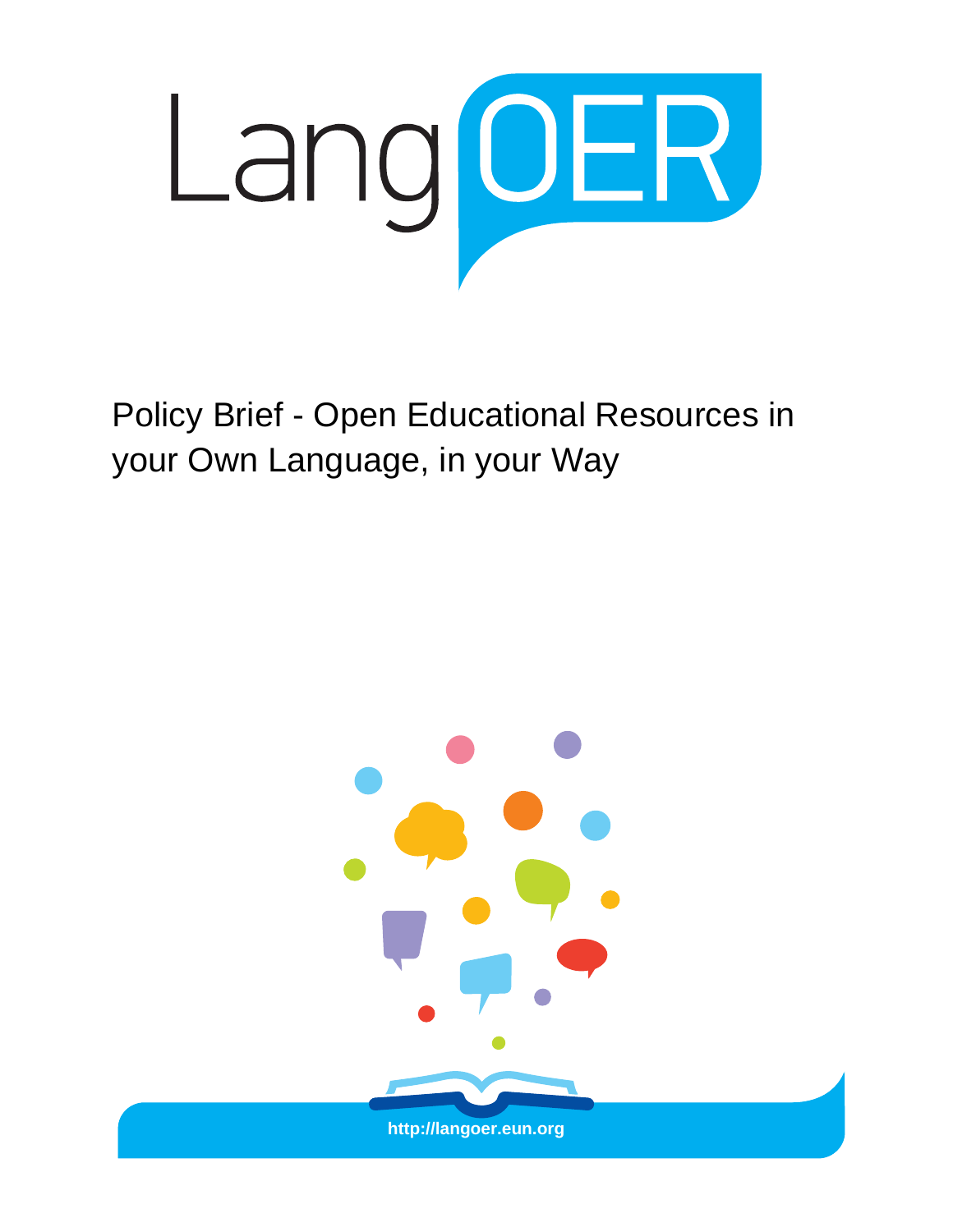

#### **AUTHORS**

**Monique Udnaes, Gard Titlestad and Øystein Johannessen**

#### **REVIEWERS**

During the creation process, we have received comments and input from project partners and many international experts. We thank them all!

#### **PROJECT PARTNERS**



**Cor van der Meer, Marit Bijlsma,** Fryske Akademy, The Netherlands (Project coordination)

**Katerina Zourou, Giulia Torresin, Ioannis Lefkos,** Web2Learn, Greece (Project management)



ITT Renewerk Elistenge

**Elena Shulman, Valentina Garoia,** European Schoolnet, Belgium



**Sylvi Vigmo, Linda Bradley,** University of Gothenburg, Sweden



**Malgorzata Kurek, Anna Skowron,** Jan Dlugosz University, Poland



**Vaiva Zuzeviciute**, Mykolas Romeris University**,** Lithuania



**Gard Titlestad, Monique Udnaes, Øystein Johannessen,** International Council for Open and Distance Education, Norway



**Anne-Christin Tannhäuser**, European Foundation for Quality in E-learning, Belgium

**Sanita Lazdina, Ilga Suplinska**, Rezekne Higher Education Institution**,** Latvia

#### **GRAPHIC DESIGNER**

**Stefanos Xenakis** [www.steartworks.com](http://www.steartworks.com/)

#### **FOLLOW US**

- v Twitter **[#LangOER](https://twitter.com/hashtag/langoer)** Slideshare **[LangOER](http://www.slideshare.net/LangOER)** M Mendeley **[LangOER: OER and languages](http://www.mendeley.com/groups/4109551/langoer-oer-and-languages/)** d Diigo Group **[Best content in OER and languages](https://groups.diigo.com/group/oer-and-languages)** Facebook **[LangOER Teachers group](https://www.facebook.com/groups/430986903710529)**
	- **langoer@eun.org**



ᢂ

This work is licensed under [a Creative Commons Attribution 4.0 International License.](http://creativecommons.org/licenses/by/4.0/)



This project was financed with the support of the European Commission. This publication is the sole responsibility of the authors and the Commission is not responsible for any use that may be made of the information contained therein.

Published date: 7 January 2015. Please cite as: **Udnaes, M., Titlestad, G., Johannessen, Ø. (2014).** *Policy Brief - Open Educational Resources in your Own Language, in your Way.* **LangOER consortiu[m http://langoer.eun.org/.](http://langoer.eun.org/)**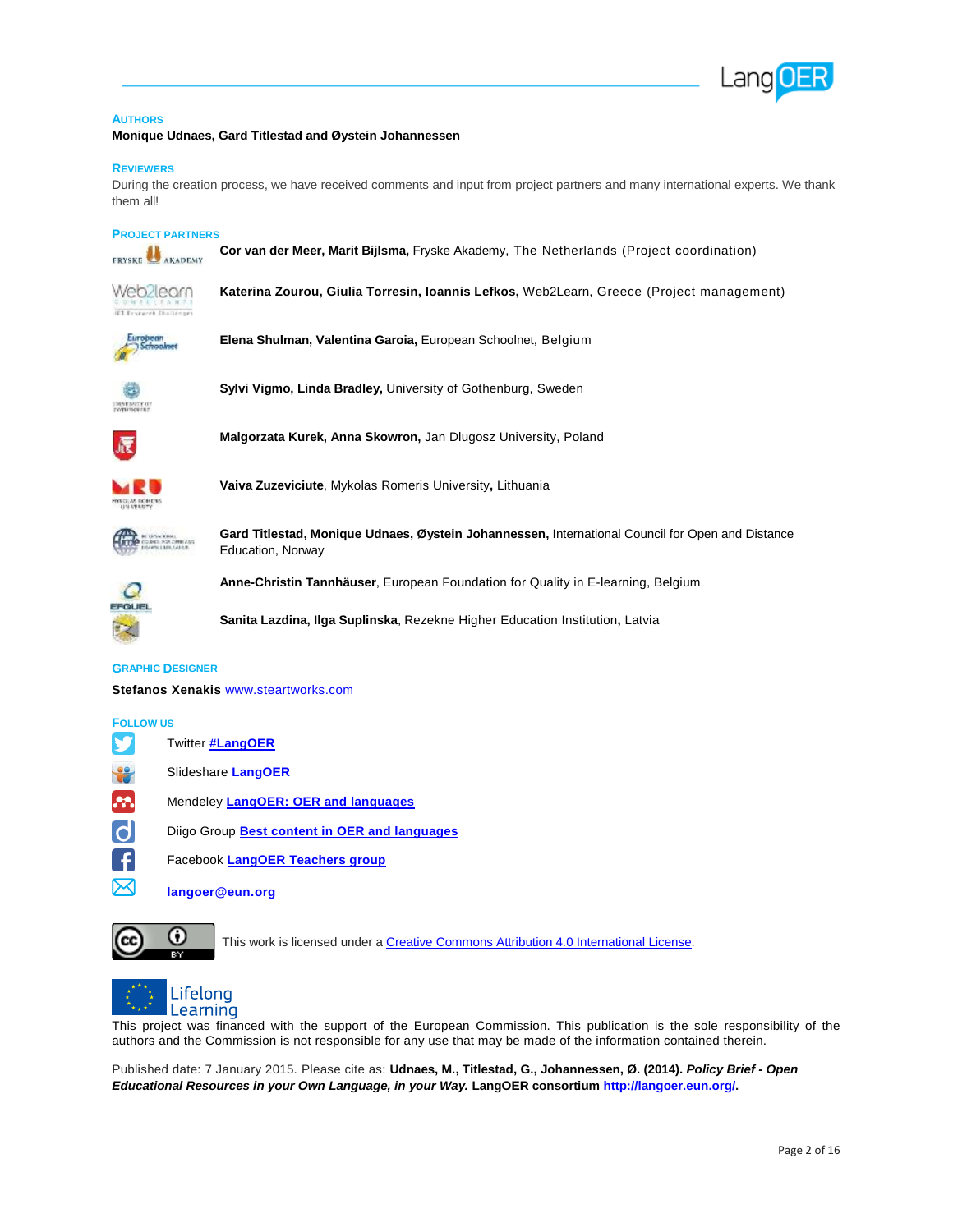

## **1.0 Executive summary**

Opening up education and Open Educational Resources (OER) are moving higher on the educational agenda for many countries across Europe and becoming a priority. No longer at the periphery of mainstream education, OER are entering the global mainstream in education.<sup>[1](#page-2-0)</sup> However, the uptake of OER in languages which are less used than the world languages, in particular English, is lagging.

Recognizing the importance for nations to adopt Open Educational Resources in their own language, it is recommended for **governments to:**

- **Adopt national policies in support of Open Educational Resources in less used languages.**
- **Facilitate in partnership with private, public and the educational sector, market places and collaborative arenas for quality OER.**
- **Take the leadership in facilitating the development of open frameworks and standards to ease the ability of OER repositories and systems to work together (provide and accept educational content, compatible applications and contextualised services).**

Open Educational Resources offer an exclusive advantage when compared to other educational resources. The characteristics of OER to retain, reuse, revise, remix and redistribute are numerous because they:

- Allow legal extensive use of the resources free of charge.
- Enable increased and low cost access to education.
- Enable increased quality assurance for the learning materials used by learners.
- Enable innovation, creativity and sustainable use.
- Enable the rapid development of courses and programmes.
- Lower the cost of delivering online and blended learning.
- Make available high quality materials at any time when delivered online.

### **2. Introduction**

#### **2.1. Definitions**

 $\overline{a}$ 

*Open Educational Resources,* as defined in the 2012 Paris OER Declaration (UNESCO), are "teaching, learning and research materials in any medium, digital or otherwise, that reside in the public domain or have been released under an open license that permits no-cost access, use, adaptation and redistribution by others with no or limited restrictions. Open licensing is built within the existing framework of intellectual

<span id="page-2-0"></span><sup>1</sup> Weller M. (2014). The battle for Open. http://www.ubiquitypress.com/site/books/detail/11/battle-for-open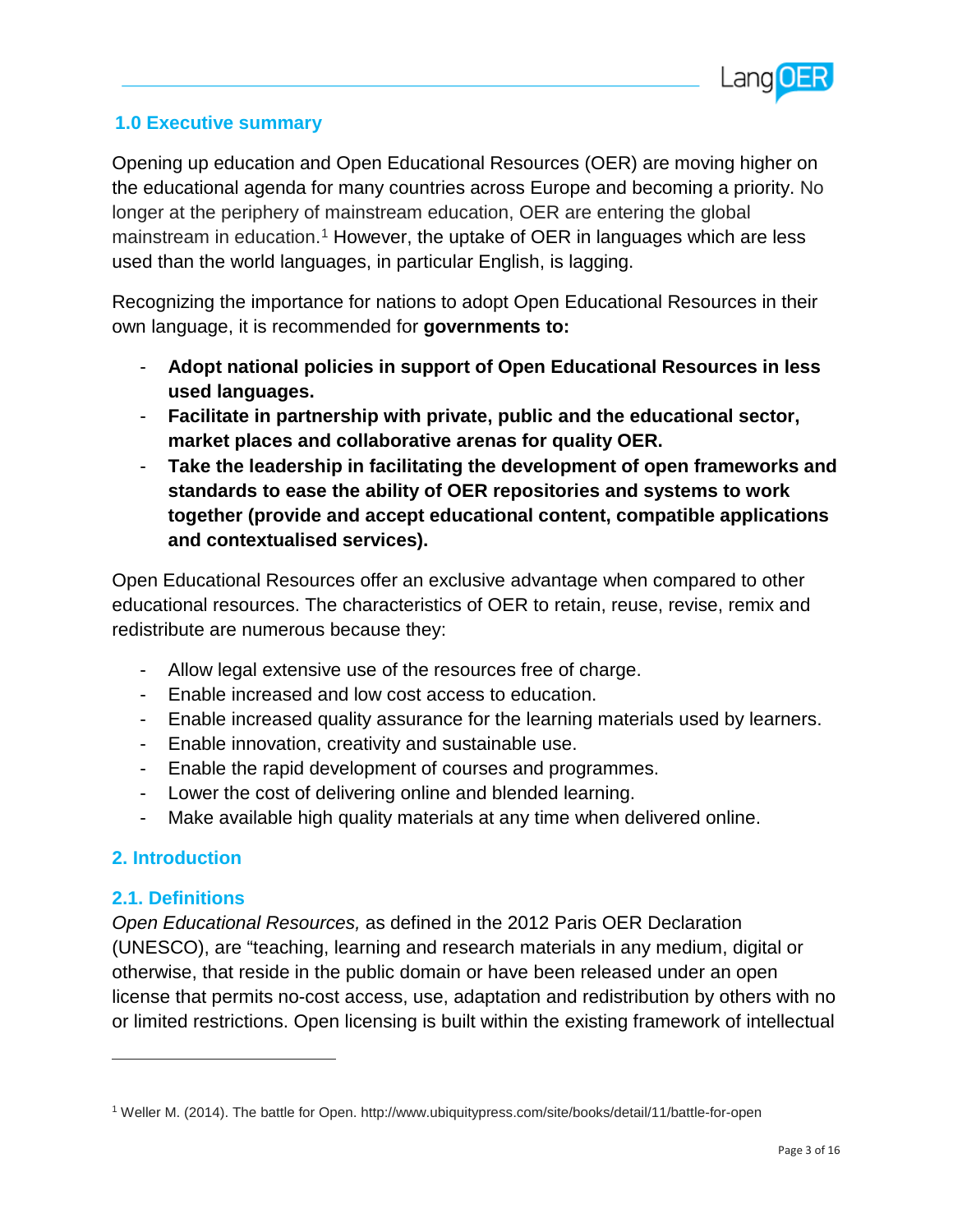

property rights as defined by relevant international conventions and respects the authorship of the work".

OER and Massive Open Online Courses (MOOCs) are two major elements of Open Education. However, in this brief, we will concentrate on OER.

The need to foster the development of OERs in Less Used Languages (LUL) is relevant across Europe. Most European countries' populations are either speakers of LUL as their national language such as Estonian, Norwegian and Romanian, compared with the world languages (and most used languages) in particular English or they encompass one or more Less Used Language communities such as Frisian or Sami.

#### **2.2. The present situation**

In recent years, governments in Europe have proposed strategies/policies or passed declarations in support of "Open" education but few refer directly to OER.

At the global level, the United Nations Educational, Scientific and Cultural Organization (UNESCO) and the Commonwealth of Learning (CoL) organized the World OER congress in 2012 during which the Paris OER Declaration was adopted urging governments around the world to openly license publicly funded educational materials. One recommendation was to "reinforce the development of strategies and policies on OER, promote the development of specific policies for the production and use of OER within wider strategies for advancing education". More recently, presidents, rectors and vice chancellors representing a variety of Higher Education Institutions from all over the world called on ICDE and UNESCO to continue their efforts to support and encourage governments to "stimulate the use of Open Educational Resources"[.2](#page-3-0)

In Europe, Open Educational Resources are supported by the European Commission through its "Opening Up Education" initiative to stimulate ways of learning and teaching through ICT and digital content, mainly through the development and availability of OER. The report of the European Union's High-Level Group on the Modernisation of Higher Education (Oct. 2014) stresses the importance of "full open access of educational resources; in public tenders open licenses should be a mandatory condition so that content can be altered, reproduced and used elsewhere" (recommendation 13).

While a myriad of educational resources have been released today as OER, their availability in languages other than English is much less common and even less so in LUL.

<span id="page-3-0"></span><sup>2</sup> ICDE Media press, December 5, 2014. [www.icde.org/Bali\\_](http://www.icde.org/Bali)message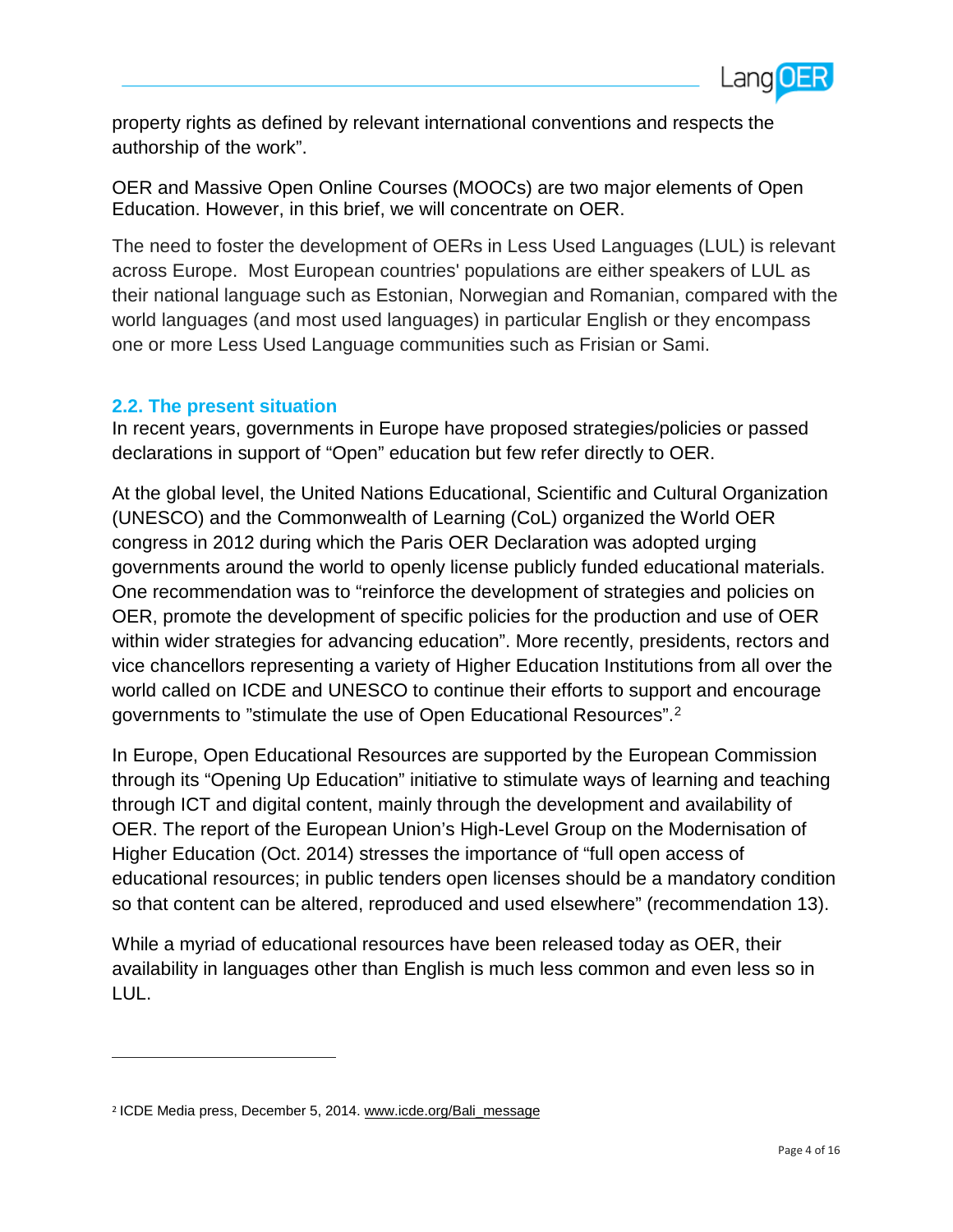



Figure 1: The number of Creative Common-licensed works has grown from 50 million in 2006 to pass 1 billion in these days. The numbers includes all types of works.<sup>[3](#page-4-0)</sup>

At the national level, the landscape for most countries surveyed by the LangOER EU funded project<sup>[4](#page-4-1)</sup> for quality OER in LUL is bleak if the strict OER definition of UNESCO is applied. However, there are some good examples of OER initiatives in Europe like Federica<sup>[5](#page-4-2)</sup> in Italy, Periodica in Latvia (Latvian National Digital Library)<sup>[6](#page-4-3)</sup>, NDLA in Norway<sup>7</sup>, Scholaris in Poland (most prominent example of state-funded OER platform)<sup>[8](#page-4-5)</sup>. RURA in France<sup>[9](#page-4-6)</sup> and Wikiwijs in the Netherlands<sup>10</sup>.

# **3. What are the potential benefits for governments in adopting, promoting and incentivizing Open Education Resources in Less Used Languages?**

### **3.1. Increased efficiency**

The Organisation for Economic Co-operation and Development (OECD)<sup>[11](#page-4-8)</sup> expects "open sharing to speed up the development of new learning resources, stimulate internal improvement, innovation and reuse and help the institution to keep good records of materials and their internal and external use".

<span id="page-4-0"></span><sup>3</sup> https://stateof.creativecommons.org/report/

<span id="page-4-1"></span><sup>4</sup> LangOER publications & reports. Open Educational Resources (OER) in less used languages: a state of the art report - July 2014 http://langoer.eun.org/resources

<span id="page-4-2"></span><sup>5</sup> http://www.federica.unina.it

<span id="page-4-3"></span><sup>6</sup> http://www.periodika.lv

<span id="page-4-4"></span><sup>7</sup> http://www.ndla.no

<span id="page-4-5"></span><sup>8</sup> http://scholaris.pl

<span id="page-4-7"></span><span id="page-4-6"></span><sup>9</sup> http://www.eul.education.fr/consultation/presentation/present/index.html

<sup>10</sup> http://wikiwijsleermiddelenplein.nl

<span id="page-4-8"></span><sup>11</sup> OECD's report: Giving knowledge for free: the Emergence of Open Educational Resources".

http://www.oecd.org/edu/ceri/givingknowledgeforfreetheemergenceofopeneducationalresources.htm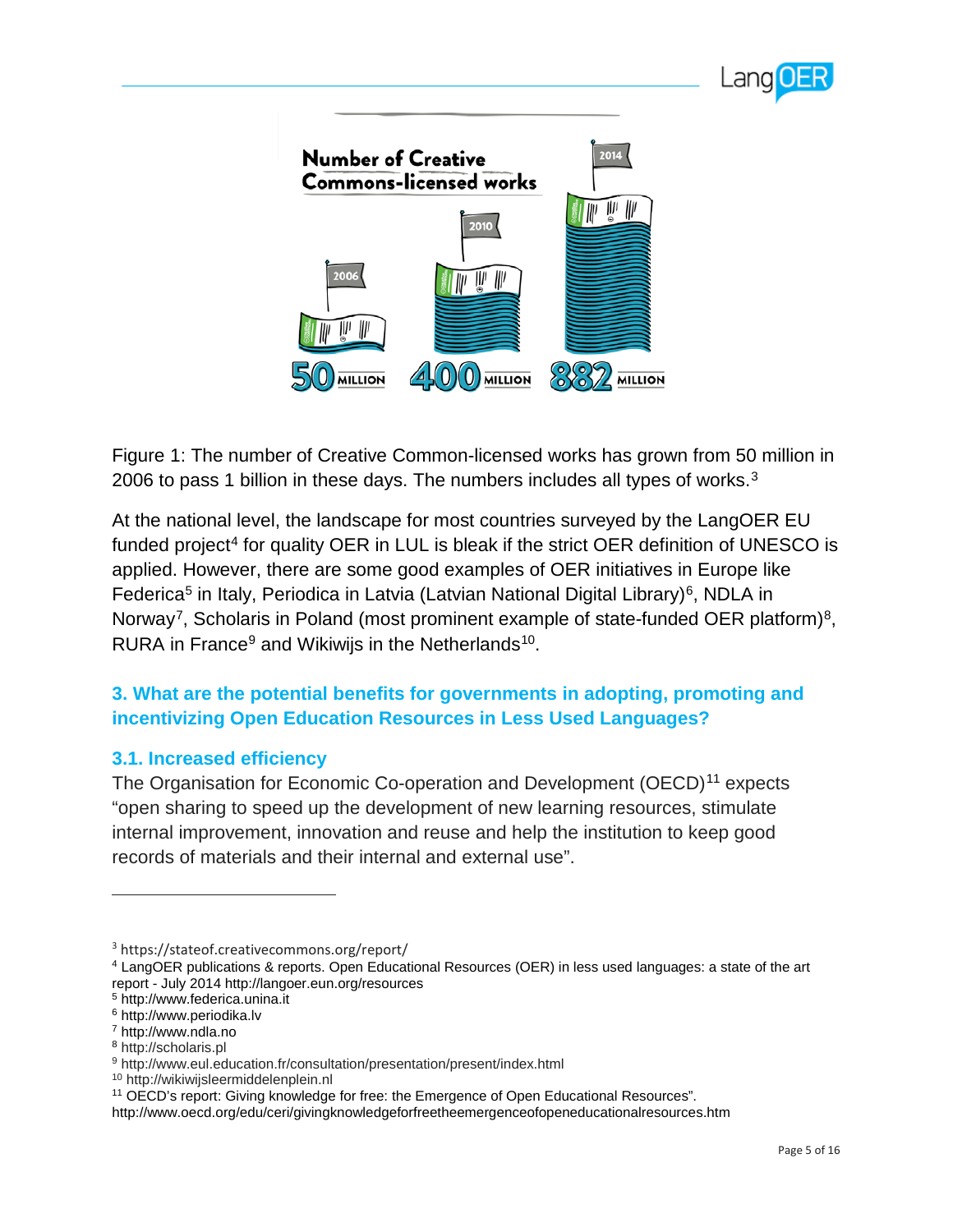

Existence of OER repositories in local languages will attract informal learners and will serve to cross the boundaries between informal learning and formal educational programmes. Such OER repositories will also create opportunities for lifelong learning and support continuous professional development.

An EU's multilingualism policy initiative known as the Barcelona Initiative (every citizen should be able to speak two other languages in addition to their mother tongue) is a solid argument for supporting the development of OER in LUL. EU policy on multilingualism is mainstreamed in all its policies such as culture, youth, social inclusion, lifelong learning and employment.

In addition, when OER by evidence show their efficiency, it is expected that they will spread throughout all education systems and beyond. The History of Open Educational Resources Infographic shows how OER already has expanded from its start in the university system in 1999/2002, mushrooming to different parts of education.<sup>[12](#page-5-0)</sup>

### **3.2. Improved quality of learning and teaching**

According to UNESCO<sup>13</sup>, "Using a child's mother tongue in formal education is one of the critical prerequisites for successful learning and intellectual development".

This fact should encourage governments to promote mother tongue on the Internet. However, according to Kornai's study<sup>[14](#page-5-2)</sup> while the Internet offers huge opportunities for learning in different languages, less than five per cent of current languages in the world are in-use online."

The use of OER in LUL may encourage educators and learners to engage in critical reflection and in pedagogical debates that will improve the quality of learning and teaching. Resources that can be reused and remixed can underpin the importance of teachers as critical human capital for development and curation of learning resources.

### **3.3. Potential cost savings**

 $\overline{a}$ 

Public funded educational materials, licensed as OER will in addition to direct cost savings by not paying twice, offer substantial benefits and maximize their return on investment.

In light of the recently adopted OER Paris Declaration, Sir John Daniel, former CEO of the Commonwealth of Learning and David Killion, US Ambassador to UNESCO, wrote in the Guardian newspaper, July 2012: "by being adaptable and accessible, OERs have

<span id="page-5-1"></span><sup>13</sup> 2008 UNESCO report- Mother tongue matters: local language as a key to effective learning. http://www-01.sil.org/literacy/mother\_tongue\_matters.htm

<span id="page-5-0"></span><sup>12</sup> http://elearninginfographics.com/history-open-educational-resources-infographic/

<span id="page-5-2"></span><sup>14</sup> <http://www.washingtonpost.com/blogs/worldviews/wp/2013/12/04/how-the-internet-is-killing-the-worlds-languages/>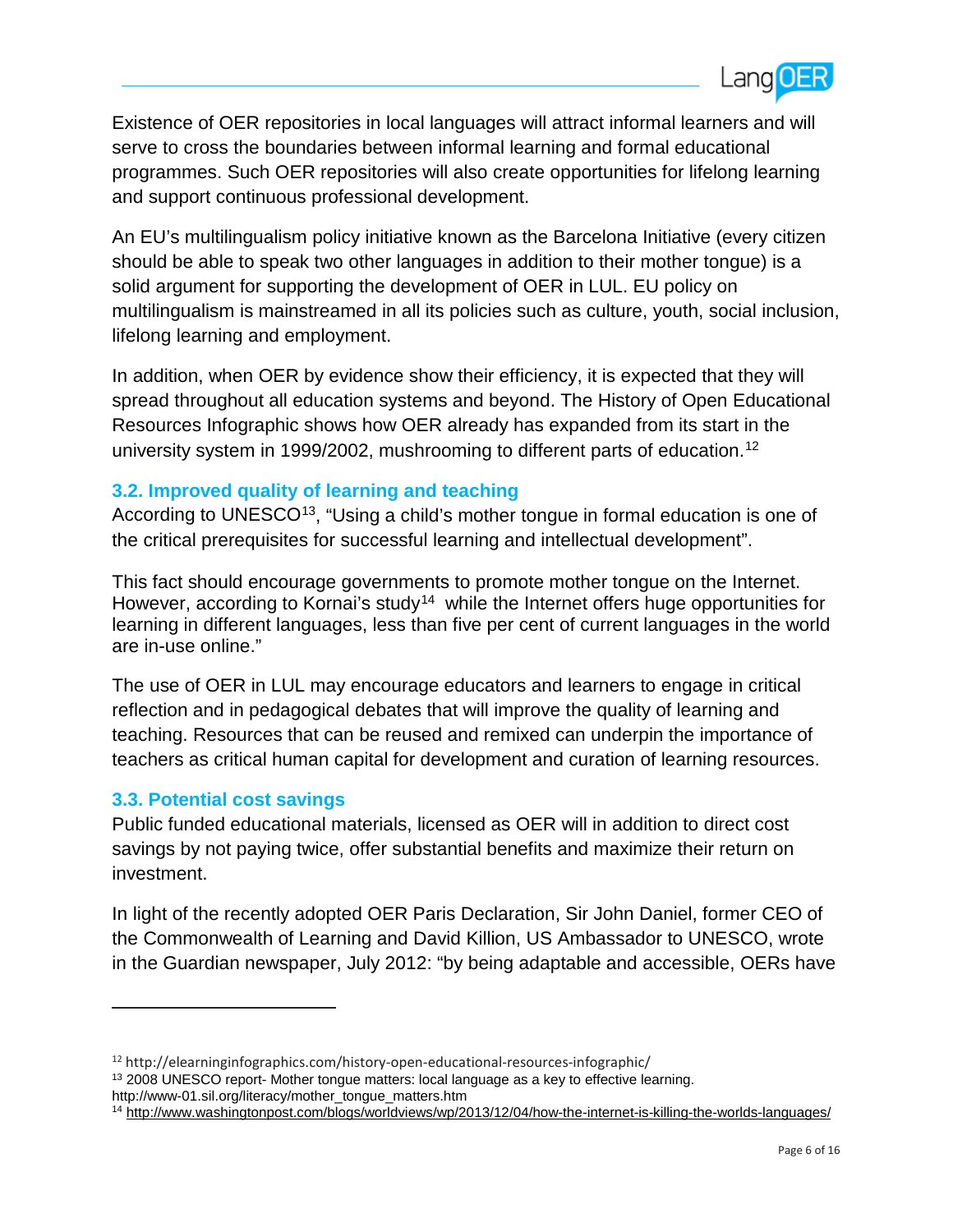

the potential to solve the global education crisis and contribute to sustainable economic growth- if governments are prepared to act".

For students, OER will reduce the costs on textbooks. "Open textbooks have saved students 100 million dollars" according to Creative Commons"[15.](#page-6-0) Other studies estimating the potential cost saving to students through availability of openly licensed textbooks have also been released<sup>16</sup>. The OER Evidence Report published by the OER Research Hub states in its recent summary "88.4% of learners say that the opportunity to study at no cost influenced their decision to use OER".[17](#page-6-2)

For institutions: Broward College Online<sup>18</sup>, for example saves USD 250.000/year with OER textbooks.

### **3.4 Innovative potential**

"79.4% of educators use OER to get new ideas and inspirations" according to the OER Evidence Report (OER Research Hub).

OER offer opportunities for new forms of assessment. "Within organisations offering OEP, OER are more and more used. Methods of quality review like peer-validation, peer-reflection and strategies of peer-review are used to validate content "according to G. Conole and U. Ehlers<sup>19</sup>.

OER also offer opportunities for greater intra-Europe mobility. The UNESCO OER community acknowledges that huge potential (language preservation and revitalization, education and development for poverty alleviation) lies in local language OER.<sup>[20](#page-6-5)</sup>

Sharing content and knowledge differently is a driver of innovation in education according to Dirk Van Damme – OECD/CERI $^{21}$  $^{21}$  $^{21}$ . Open Educational Resources (OER) can be seen as a social innovation (not a technological one) with the potential of reforming (not revolutionizing) education if they are linked to what we know about learning and to what teachers need. In his opinion OER opens a window on how future societies, knowledge workers and educators will process knowledge: through sharing, collaborating, communities of practice and more.

<span id="page-6-0"></span><sup>15</sup> https://stateof.creativecommons.org/

<span id="page-6-2"></span><span id="page-6-1"></span><sup>&</sup>lt;sup>16</sup> http: [www.siyavula.com](http://www.siyavula.com/) and<http://education.gov.za/SiyavulaTextbooks/tabid/886/default.aspx><br><sup>17</sup> https://oerresearchhub.files.wordpress.com/2014/11/oerrh-evidence-report-2014.pdf

<span id="page-6-3"></span><sup>&</sup>lt;sup>18</sup> Broward College Online Case Study: http://www.oeconsortium.org/projects/showcases/oer-at-broward-collegeonline/

<span id="page-6-4"></span><sup>19</sup> http://www.icde.org/filestore/Resources/OPAL/OPALEhlersConoleNamibia.pdf

<sup>&</sup>lt;sup>20</sup> Oates, L. (2009). Coming up short in the OER movement: African Language OERs

<span id="page-6-6"></span><span id="page-6-5"></span>[http://ojs.stanford.edu/ojs/index.php/a2k/article/view/449/275l](http://ojs.stanford.edu/ojs/index.php/a2k/article/view/449/275)

<sup>21</sup> [http://www.slideshare.net/OECDEDU/open-educational-resources-sharing-content-and-knowledge-differently-is-a](http://www.slideshare.net/OECDEDU/open-educational-resources-sharing-content-and-knowledge-differently-is-a-driver-of-innovation-in-education)[driver-of-innovation-in-education](http://www.slideshare.net/OECDEDU/open-educational-resources-sharing-content-and-knowledge-differently-is-a-driver-of-innovation-in-education)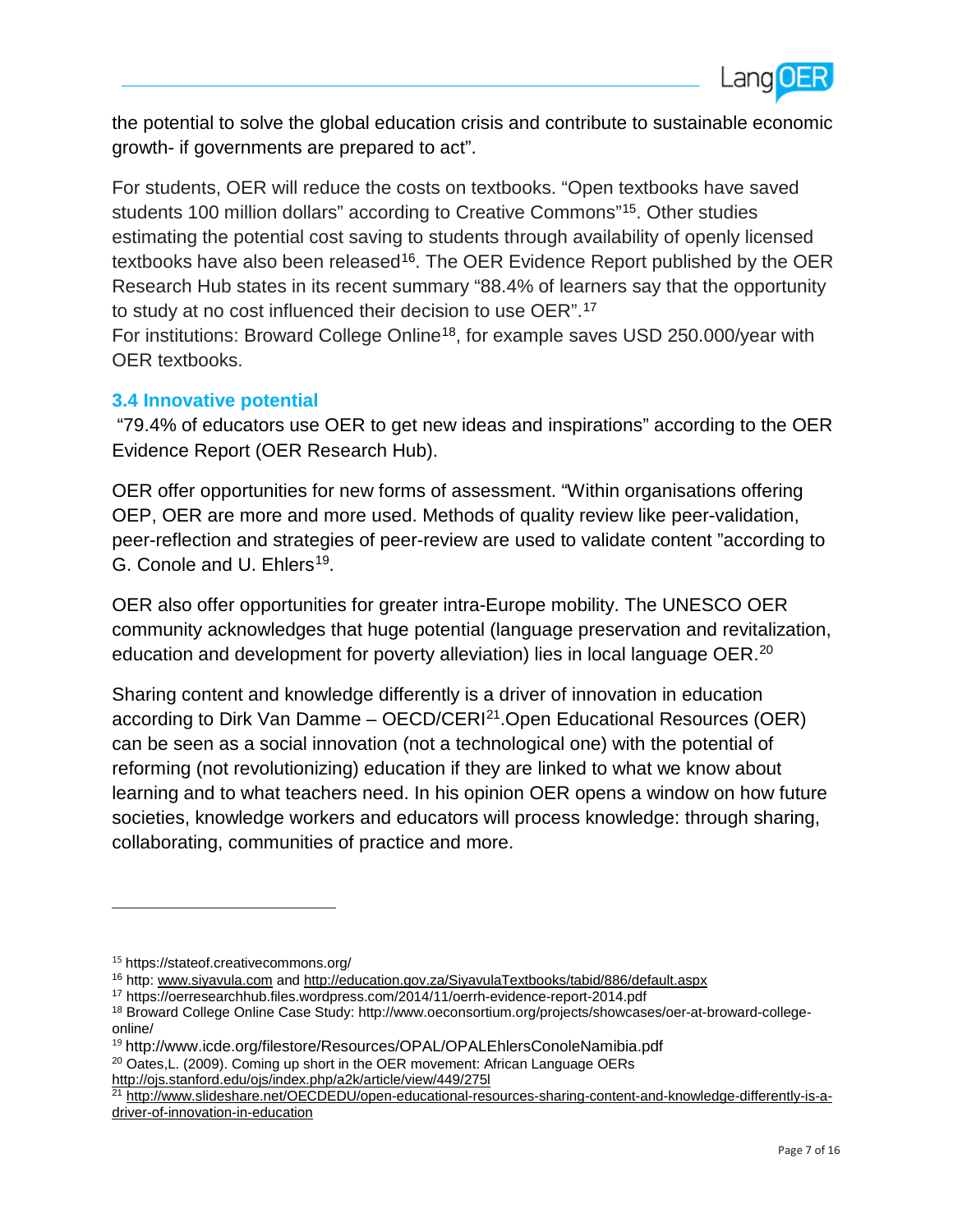

# **4. What are the main challenges for governments in adopting, promoting and incentivizing Open Education Resources in Less Used Languages?**

# **4.1. The lack of policies and frameworks, and the need to translate policies into action**

According to the POERUP overviews of European and international policies relevant for the uptake of OER, "there are very few active national policies and where national policies on open education exist, they do not specifically mention OER". Research shows that "faculty appreciate the concept of OER and are willing to give it a try"<sup>[22](#page-7-0)</sup> but need some support at the national/institutional level.

Translating policies into action requires commitment; not just from governments, but also from institutions and individuals. Grassroot level initiatives need to be supported by relevant national policy initiatives and vice versa: no policies will give results if they are left only as declarations of intent. A relevant example of this is Wikiwijs, an "OER platform for teachers launched by the Dutch Ministry of Education to stimulate development and use of OER and to improve access to digital learning resources<sup>"23</sup>.

Effective reform and change often happen at the intersection between top-down initiatives and bottom-up actions. National policies are badly needed as boosters to grassroot initiatives. "While there are numerous top-down initiatives to drive OER adoption (especially with regard to open textbooks), examples of bottom-up policy are rarer."[24](#page-7-2)

The progress towards openness and the promotion of OER is significant, but achievements are hindered partly because of resistance towards openness. Policy intervention can help change the climate of resistance and offer directions for more dialogue and partnership at the national and international level.

### **4.2. Knowledge of quality OER existence, use and impact are low or lacking**

"French pedagogic heritage is brim-full of open resources but neither teachers nor students know of their existence and do not know how to reuse them"<sup>[25](#page-7-3)</sup>

Knowing where to find resources is one of the biggest challenges to using OER, and general knowledge of well-established OER repositories is low[26](#page-7-4).

<sup>24</sup> OER Research Hub, OER Evidence Report 2013-2014

<span id="page-7-1"></span><span id="page-7-0"></span><sup>22</sup>http://www.onlinelearningsurvey.com/reports/openingthecurriculum2014.pdf <sup>23</sup>http://www.slideshare.net/GrainneConole/promoting-policy-uptake-for-oer-and-moocs

<span id="page-7-3"></span><span id="page-7-2"></span><sup>25</sup> <http://unesdoc.unesco.org/images/0022/002286/228649e.pdf>

<span id="page-7-4"></span><sup>26</sup> OER Research Hub http://oerresearchhub.org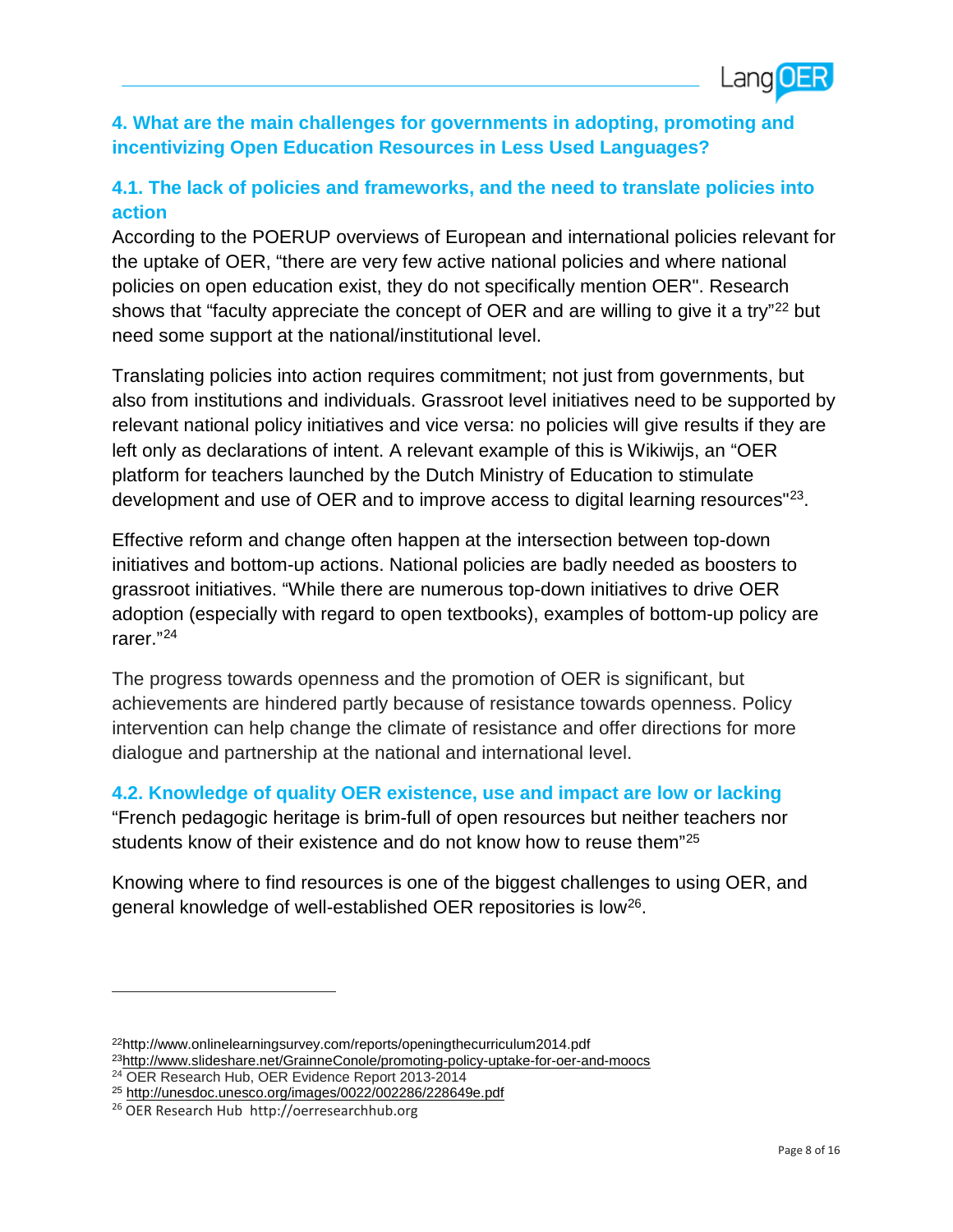

There are very few OER mapping systems like POERUP, OER Research Hub<sup>[27](#page-8-0)</sup> and LangOER projects. Efforts are being made to measure their impact like the ROER4D research project. Obtaining feedback from OER users is difficult because most OER are available openly without the need to register first. Hence, most mapping initiatives depend on voluntary feedback.

"US Faculty judge the quality of OER to be roughly equivalent to that of traditional educational resources" according to E. Allen and J. Seaman. "The most significant barrier to wider adoption of OER remains a faculty perception of the time and effort required to find and evaluate it."[28](#page-8-1)

One would assume that small OER markets (such as OER in LUL) do not have the same capacity to exist as bigger ones dominated by the English language. However, the Catalan and Welsh OER markets have proven the opposite: OER can thrive and grow well despite their small markets.

## **4.3. Linguistic and cultural hindrances to the use and reuse of OER**

Languages are often considered as barriers rather than assets as practitioners may not know how to deal with multiple languages in the classroom for example. There is also a lack of awareness that multilingualism can enrich education.

In order to reach multilingual and LUL communities across Europe, resources must "travel well" - that is to say, be transferable and contextualized. They must be operative and able to readapt for use in a cultural and linguistic context different from their origin. Translation of OER is an option but relying on translation of learning material mainly undermines building the knowledge capacity within your own cultural context. If OER are not offered in LUL, learners and educators will turn to dominant languages, which in turn will weaken educational resources in LUL.

### **4.4. Lack of good models**

Fragmentation, fear of low quality, lack of incentives, weak market etc. can be tackled and overcome if an ecological approach in creating and using quality OER is adopted. Norway has developed such a model (ref: box 3) for upper secondary education. The model builds on the belief that education is a public good and public funds should be used to develop learning resources. This allows for releasing the material under a Creative Commons license and therefore to be open for use, reuse, remix, readaptation and redistribution. The defined OER ecosystem will help the smooth progress of OER toward mainstream adoption. The National Digital Learning Arena (NDLA) is presented

<span id="page-8-1"></span><span id="page-8-0"></span><sup>&</sup>lt;sup>27</sup> OER Research Hub [http://oerresearchhub.org](http://oerresearchhub.org/)

<sup>28</sup> <http://www.onlinelearningsurvey.com/reports/openingthecurriculum2014.pdf>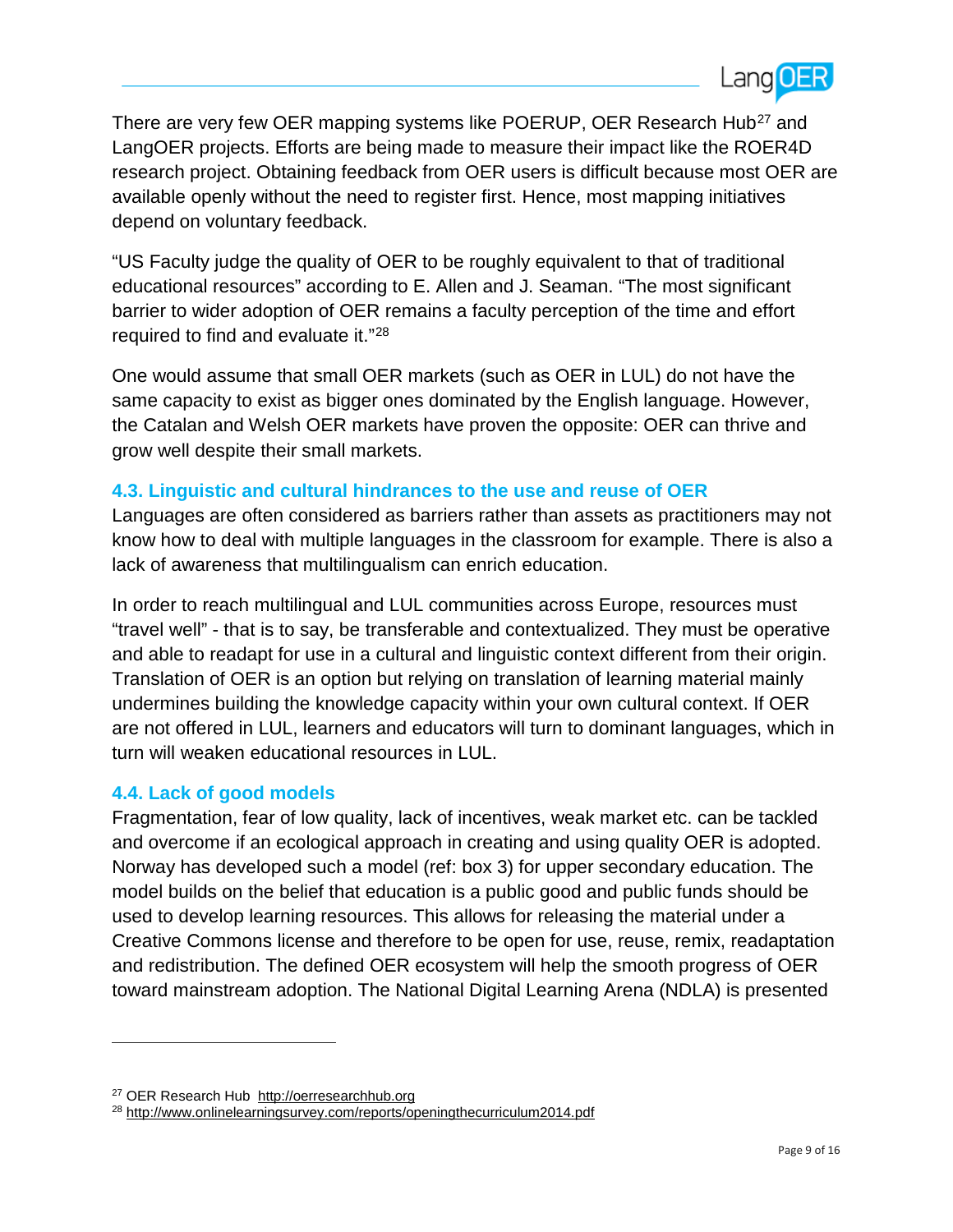

in the recommendations, section 5.2

# **4.5. The culture of open sharing is not yet understood, accepted and anchored in the education system**

The culture and habits from the printed world and traditional publishing sector are transferred to the digital world while it requires a redirection. OER are still perceived as (and are) a threat by the publishing industry. The culture of open sharing is not yet understood, accepted and anchored in the education system.

### **5. Policy recommendations**

Several players have delivered policy oriented papers that can be used for inspiration in building national policies for OER: the EU High Level Group<sup>29</sup>, Open Policy registry<sup>[30](#page-9-1)</sup> (examples of approved policies at national institutions, state levels), Open Policy Network<sup>[31](#page-9-2)</sup> (provides assistance for policy makers and Policy Development and review toolkit developed by OER Africa). The joint ICDE  $-$  UNESCO Policy Forum<sup>[32](#page-9-3)</sup> suggests several policies for a holistic approach to open education, OER and open access.

The UNESCO IITE<sup>[33](#page-9-4)</sup> country reports provide an overview, perspectives and recommendations such as the report for France published in October 2014.

# **Our conclusion is that to create a favourable environment for the uptake of OER in LUL, governments should:**

- Adopt national policies in support of Open Educational Resources in Less Used Languages.
- Facilitate in partnership with private, public and the educational sector, market places and collaborative arenas for quality Open Educational Resources.
- Take the leadership in facilitating the development of open frameworks and standards to ease the ability of Open Educational Resource repositories and systems to work together (provide and accept educational content, compatible applications and contextualised services).

<span id="page-9-0"></span><sup>29</sup> *EU High Level Group calls for targeted funding to boost use of new technologies in higher education.*  [http://europa.eu/rapid/press-release\\_IP-14-1188\\_en.htm](http://europa.eu/rapid/press-release_IP-14-1188_en.htm)

<span id="page-9-1"></span><sup>30</sup> Open policy registry[: https://wiki.creativecommons.org/OER\\_Policy\\_Registry](https://wiki.creativecommons.org/OER_Policy_Registry)

<span id="page-9-3"></span><span id="page-9-2"></span><sup>31</sup> Open policy Network: [https://openpolicynetwork.org](https://openpolicynetwork.org/)

<sup>32</sup> [http://icde.org/en/.b7C\\_wRrOXp.ips](http://icde.org/en/.b7C_wRrOXp.ips)

<span id="page-9-4"></span><sup>33</sup> Touzé S. (2014). Open educational Resources in France: Overview, perspectives and Recommendations. UNESCO IIETE: Moscow.<http://unesdoc.unesco.org/images/0022/002286/228649e.pdf>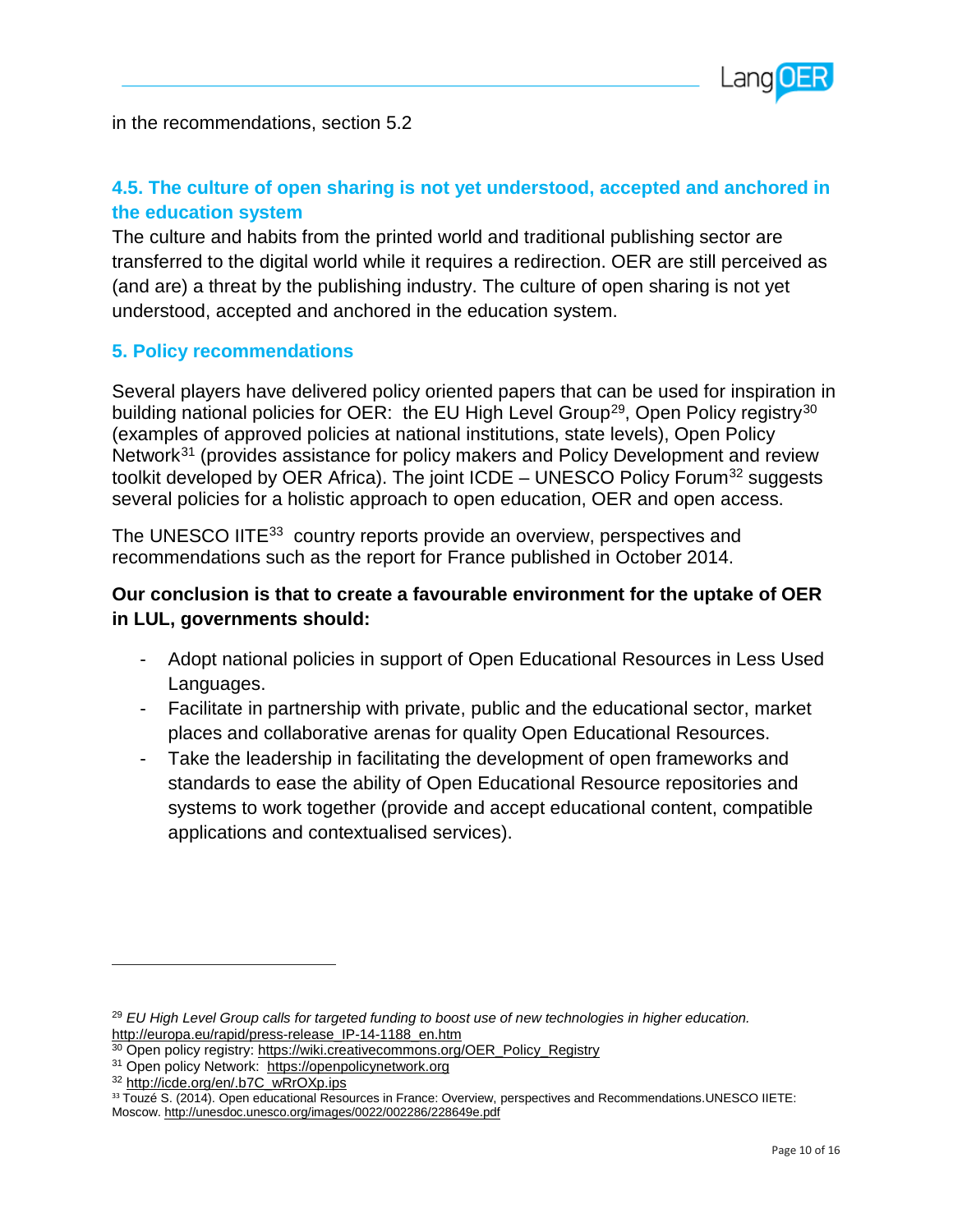

# **5.1. Governments should adopt national policies in support of Open Educational Resources in Less Used Languages**

To grasp the full benefits from OER and learning in the context of the country's own language(s), governments should develop a holistic and coherent policy for development and use of OER in their own languages. Policies should address critical issues such as funding, capacity building and sharing, as well as possible regulatory issues. Incentives, monitoring and assessment mechanisms should be included in national and institutional policies.

While national policy decisions are the focus of our recommendation, regional, community and institutional policy decisions are also of crucial value for the uptake and use of OER.

Policy decisions in favor for open licensed OER in LUL are the number one critical success factor for ensuring their uptake and maximizing their benefits.

# **Box 1. Example Open Textbooks: Western Canada OER initiatives**

"In April 2014, the three Western Canadian provinces signed a Memorandum of Understanding agreeing to cooperate and share in using and adapting OER. This builds on the October 2012 British Columbia Ministry of Advanced Education support for the creation of open textbooks for the 40 highest/enrolled first and second year subject areas in the province public post-secondary system. In May 2014 the initiative received funds for a further 20 open textbooks for skills training and technical programs. The Alberta Ministry of Education has also committed to 2 million USD to the support of OER in collaboration with the other provinces." Rory McGreal, ICDE Chair in OER

# **Box 2. The Netherlands: The Wikiwijs initiative**

 $\overline{a}$ 

"Wikiwijs was a top-down program, launched in 2008 by the Ministry of Education. All content in its repository is made available under a Creative Commons Attribution or Attribution-Share Alike license. Wikiwijs has a peer review mechanism for ensuring quality, as well as quality marks certified by partner organizations. The goal of Wikiwijs is not just to increase the development and use of OER, but to support teachers in professionalization and the creation of their own teaching materials or courses. The system makes available to Dutch teachers 650 000 content building blocks and 35 000 full lessons. Robert Schuwer from the Open University, the Netherlands reported at the Creative Commons policy discussion on "Really Open education" in the European Parliament in Feb.2014 that the Dutch government has recently announced a program that will provide EUR 1 million a year for development of open and online education at the higher education level."[34](#page-10-0)

<span id="page-10-0"></span><sup>34</sup> <http://oerpolicy.eu/really-open-education-policy-discussion-in-the-european-parliament-18th-february-2014>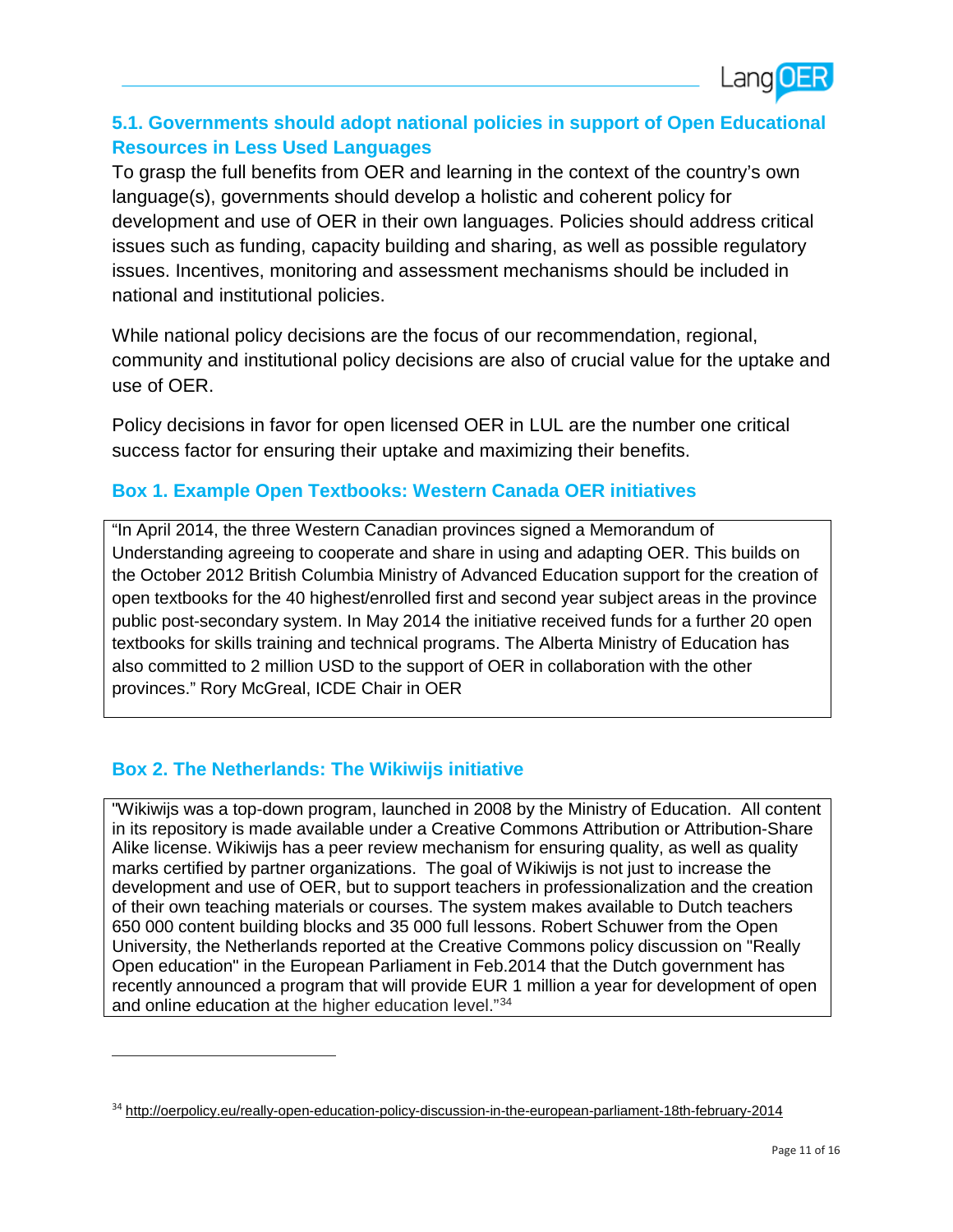

## **5.2 Governments should facilitate in partnership with private, public and the educational sector, market places and collaborative arenas for quality OER.**

The OER community and stakeholders with a potential interest in OER is fragmented and have few arenas for collaboration, funding and development. At national level, governments and national agencies could consider incentives for networking that can act as catalysts for increased collaboration and innovation in OER. Collaboration should include the possibility of private-public partnerships.

When considering models and concepts for arenas and marketplaces, one should consider building on and adapting existing successful structures, like in the Norwegian example NDLA model. Models to stimulate and incentivize the uptake of OER in Less Used Languages should focus on the following:

- Inclusion of faculty, teachers and the education sector in the lifecycle.
- Creation and production of OER.
- Use of public and or institutional procurement when relevant.
- Quality assurance.
- Storing.
- User-friendly access.
- Identifying new needs for OER.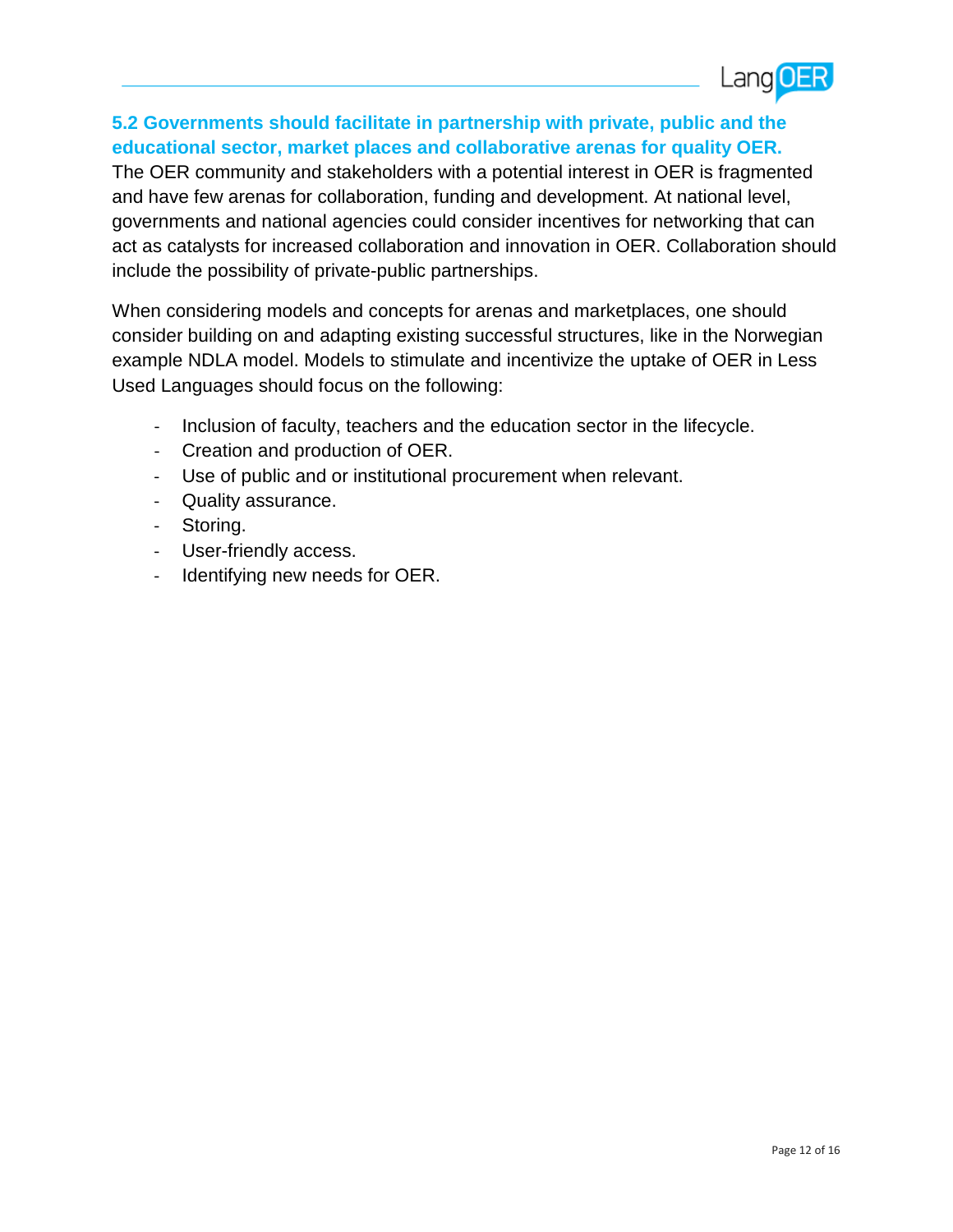

# **Box 3: Example of a national working eco-model for OER: the National Digital Learning Arena (NDLA) Norway**

In 2006, the Norwegian Ministry of Education and Research put forward a suggested resource allocation of NOK 50 million for digital learning resources in upper secondary education. The county councils were given, by a change in legislation, the responsibility for printed and digital learning resources. The county councils initiated a cooperation to deliver open digital learning resources. This cooperation is today NDLA. It involves the market, the teachers and students in the processes. The current operating annual budget is approximately 8 million EUR. NDLA is set up as a virtual organization. The administrative resources are pooled from the counties in order to keep the cost at a minimum.



NDLA is a public partnership, co-owned by 18 (out of 19) county councils in Norway. The goal is to cover all subjects at upper secondary level with open digital learning resources (OER) of high quality.

Figure 2: The NDLA example shows how the public ownership of both the national school system, and a national OER body, now supports a sustainable market for both traditional and open learning resources.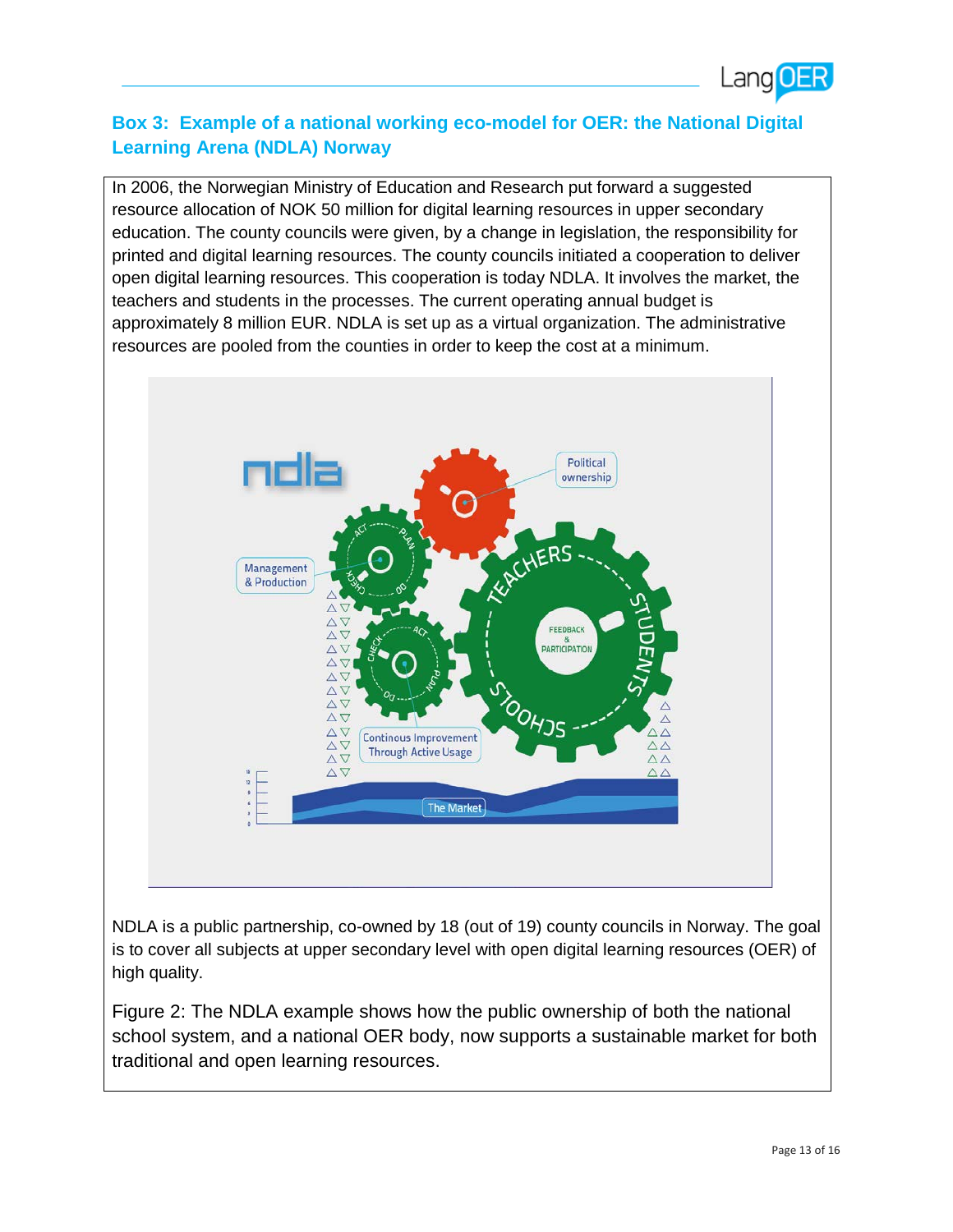

# **5.3. Governments should take the leadership in facilitating the development of open frameworks and standards to ease the ability of OER-repositories and systems to work together (provide and accept educational content, compatible applications and contextualised services)**

To benefit from the full potential that OER offer, OER repositories and systems should be open for use across languages, cultures and countries.

Seamless access to quality OER across institutions, languages, and countries would be a significant achievement for learners, faculty and the educational system as a whole and would also ease cultural adaptation of OER.

Seamless access requires several issues to be solved and play together: translation, semantics and metadata, platform interoperability and content accessibility.

The availability and richness of OER in dominant languages such as English should not be considered as a threat but rather as an opportunity for the development of OER adapted to local languages and cultures.

Repositories that offer access to OER need national and international standards and frameworks of classification to follow so that they can be easily recognized and accessed across institutions, countries and languages. Standardized import/export facilities for OER should also be used to unlock the resources.

As shown in 4.1, hindrances to find, evaluate and use OER is a major challenge for wider adoption of OER. In our view, offering user-friendly, seamless access to quality OER has the potential to be a game changer for education.

This is a more long-term policy recommendation, which needs to be addressed early by intergovernmental organizations and actors as UNESCO, the EU and others.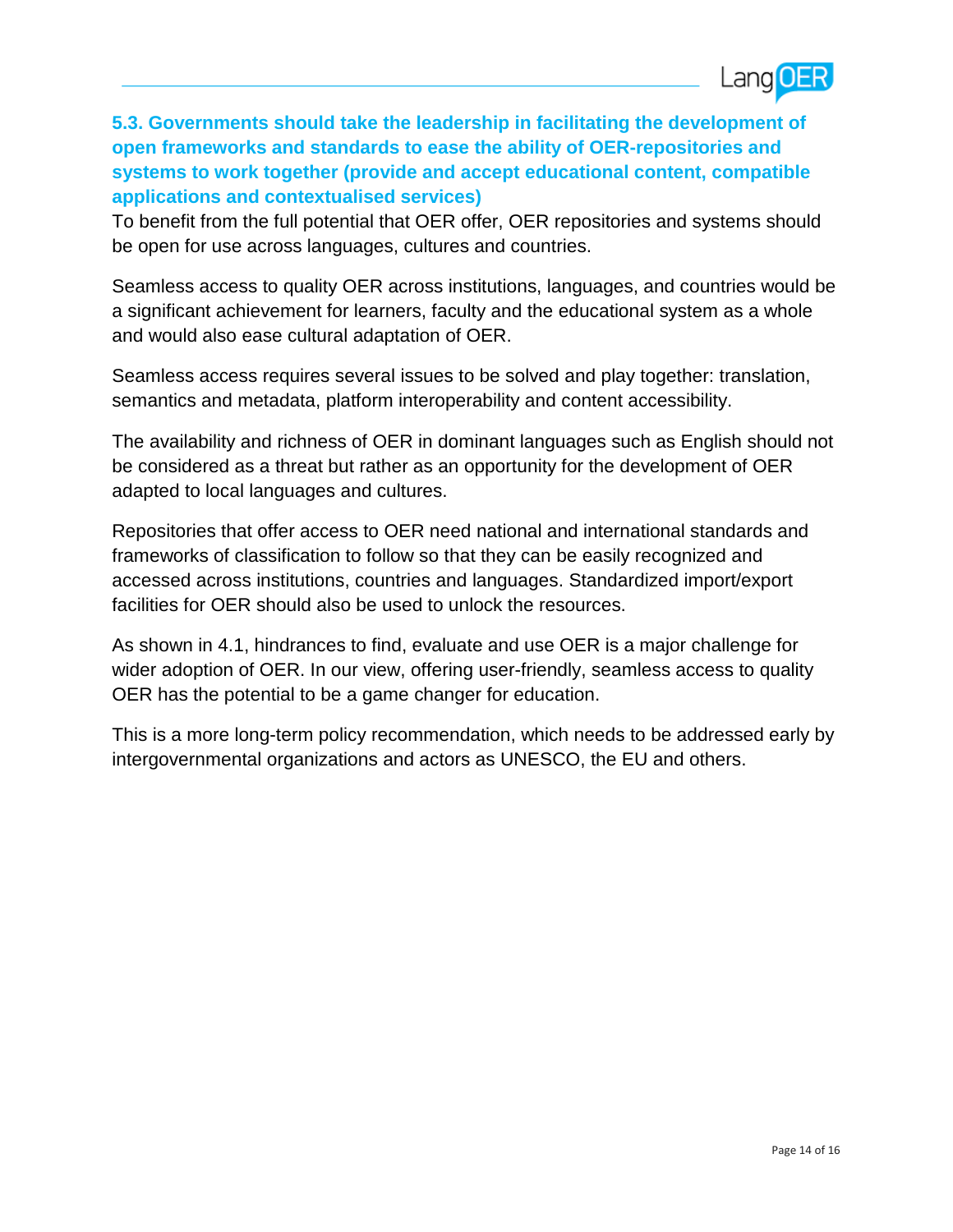

#### **Main references**

Bradley, L. & Vigmo, S. (2014). *Open Educational Resources (OER) in less used languages: a state of the art report.* LangOER consortium <http://langoer.eun.org/>

de los Arcos, B., Farrow, R., Perryman, L.-A., Pitt, R. & Weller, M. (2014*). OER Evidence Report 2013- 2014.* OER Research Hub.<http://oerresearchhub.org/about-2/reports/>

European Commission. Press release: EU High Level Group calls for targeted funding to boost use of new technologies in higher education, Brussels 22 October 2014 [http://europa.eu/rapid/press-release\\_IP-](http://europa.eu/rapid/press-release_IP-14-1188_en.htm)[14-1188\\_en.htm](http://europa.eu/rapid/press-release_IP-14-1188_en.htm)

Johnson, L., Adams Becker, S., Estrada, V., Freeman, A., Kampylis, P., Vuorikari, R., Punie, Y. (2014). *Horizon Report Europe- 2014 Schools Edition*. Office of the European Union and The New Media Consortium [https://ec.europa.eu/jrc/en/publication/eur-scientific-and-technical-research-reports/horizon](https://ec.europa.eu/jrc/en/publication/eur-scientific-and-technical-research-reports/horizon-report-europe-2014-schools-edition)[report-europe-2014-schools-edition](https://ec.europa.eu/jrc/en/publication/eur-scientific-and-technical-research-reports/horizon-report-europe-2014-schools-edition)

POERUP project (2014). Sero Consulting, Deliverable D4.1, *Overview of European and international policies relevant for the uptake of OER*. [http://poerup.referata.com/w/images/POERUP\\_D4.1\\_Overview\\_of\\_European\\_and\\_international\\_policies](http://poerup.referata.com/w/images/POERUP_D4.1_Overview_of_European_and_international_policies_relevant_for_the_uptake_of_OER_v1.0.pdf) [\\_relevant\\_for\\_the\\_uptake\\_of\\_OER\\_v1.0.pdf](http://poerup.referata.com/w/images/POERUP_D4.1_Overview_of_European_and_international_policies_relevant_for_the_uptake_of_OER_v1.0.pdf)

Van Damme, D (2014) "Open educational resources: sharing content and knowledge differently as a driver of innovation in education" Opening keynote at the OER Konferenz 2014 <https://wikimedia.de/wiki/OERde14/Programm/keynote>

#### **Additional references**

Camilleri A., Ehlers U., Pawlowski J. (2014): *State of the Art Review of Quality Issues related to Open Educational Resources (OER).* JRC Scientific and Policy Reports. <http://is.jrc.ec.europa.eu/pages/EAP/documents/201405JRC88304.pdf>

Daniel, J., Killion, D. 2012. Are open educational resources the key to global economic growth? The Guardian Professional, July 4. [http://www.theguardian.com/higher-education](http://www.theguardian.com/higher-education-network/blog/2012/jul/04/open-educational-resources-and-economic-growth)[network/blog/2012/jul/04/open-educational-resources-and-economic-growth](http://www.theguardian.com/higher-education-network/blog/2012/jul/04/open-educational-resources-and-economic-growth)

European Commission (2013) The Opening up Education initiative <http://www.openeducationeuropa.eu/en/initiative>

Kornai, A. (2013), *Digital Language Death* http://eprints.sztaki.hu/7564/1/Kornai\_1\_2441287\_ny.pdf

Kozma, B. R. (2008). Comparative Analysis of Policies for ICT in Education*. In* Joke Voogt, Gerald Knezek (Eds.) *[International Handbook of Information Technology in Primary and Secondary Education,](http://link.springer.com/book/10.1007/978-0-387-73315-9)* volume 20, pp 1083-1096. Springer